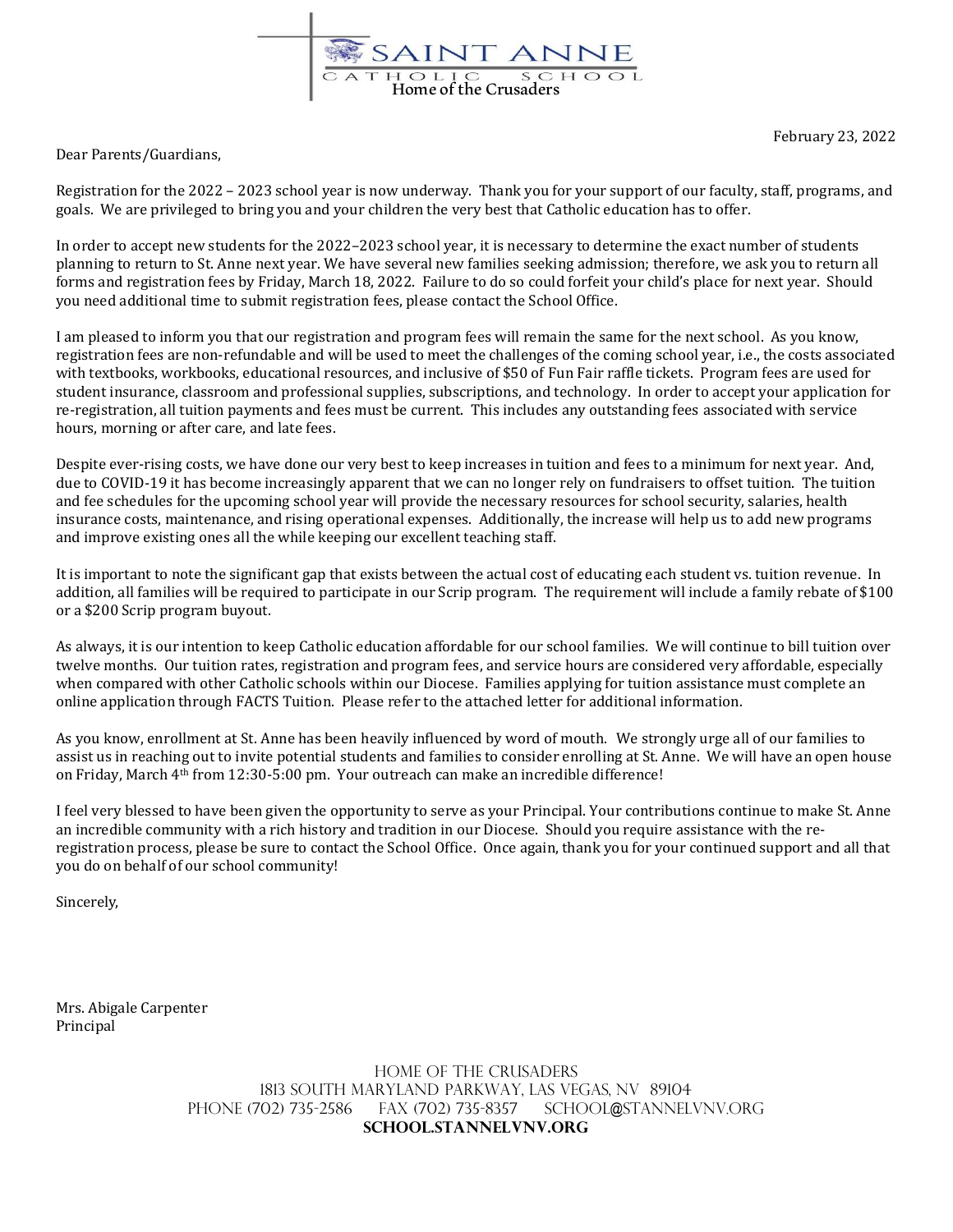| <b>St. Anne Catholic School</b><br><b>Re-Registration Form</b><br>2022-2023 School Year                                                                                                                                        |                         |                        |
|--------------------------------------------------------------------------------------------------------------------------------------------------------------------------------------------------------------------------------|-------------------------|------------------------|
| <b>PLEASE PRINT</b>                                                                                                                                                                                                            |                         |                        |
| Student(s) full name                                                                                                                                                                                                           |                         | Grade in Fall 2022     |
|                                                                                                                                                                                                                                |                         |                        |
|                                                                                                                                                                                                                                |                         |                        |
|                                                                                                                                                                                                                                |                         |                        |
| \$350 Re-registration Fee X _______ number of children<br>(non-refundable)                                                                                                                                                     | $\equiv$                | <b>Amount Enclosed</b> |
| Please make re-registration payments with a separate check.                                                                                                                                                                    |                         |                        |
| Yes, I will pay the re-registration fee by March 18, 2022. Should you need assistance with the re-<br>registration process, please contact the School Office.                                                                  |                         |                        |
| My child/children will not be returning for the 2022-2023 school year.                                                                                                                                                         |                         |                        |
| Reason for withdrawal: Note that the set of the set of the set of the set of the set of the set of the set of the set of the set of the set of the set of the set of the set of the set of the set of the set of the set of th |                         |                        |
| Please return this form whether or not your child/children will attend St. Anne next year. Thank you!                                                                                                                          |                         |                        |
| <b>Parent Name (Please print)</b>                                                                                                                                                                                              | <b>Telephone Number</b> |                        |
|                                                                                                                                                                                                                                |                         |                        |

**Parent Signature**

Home of the Crusaders 1813 South Maryland Parkway, Las Vegas, NV 89104 Phone (702) 735-2586 Fax (702) 735-8357 School@stannelvnv.org **school.stannelvnv.org**